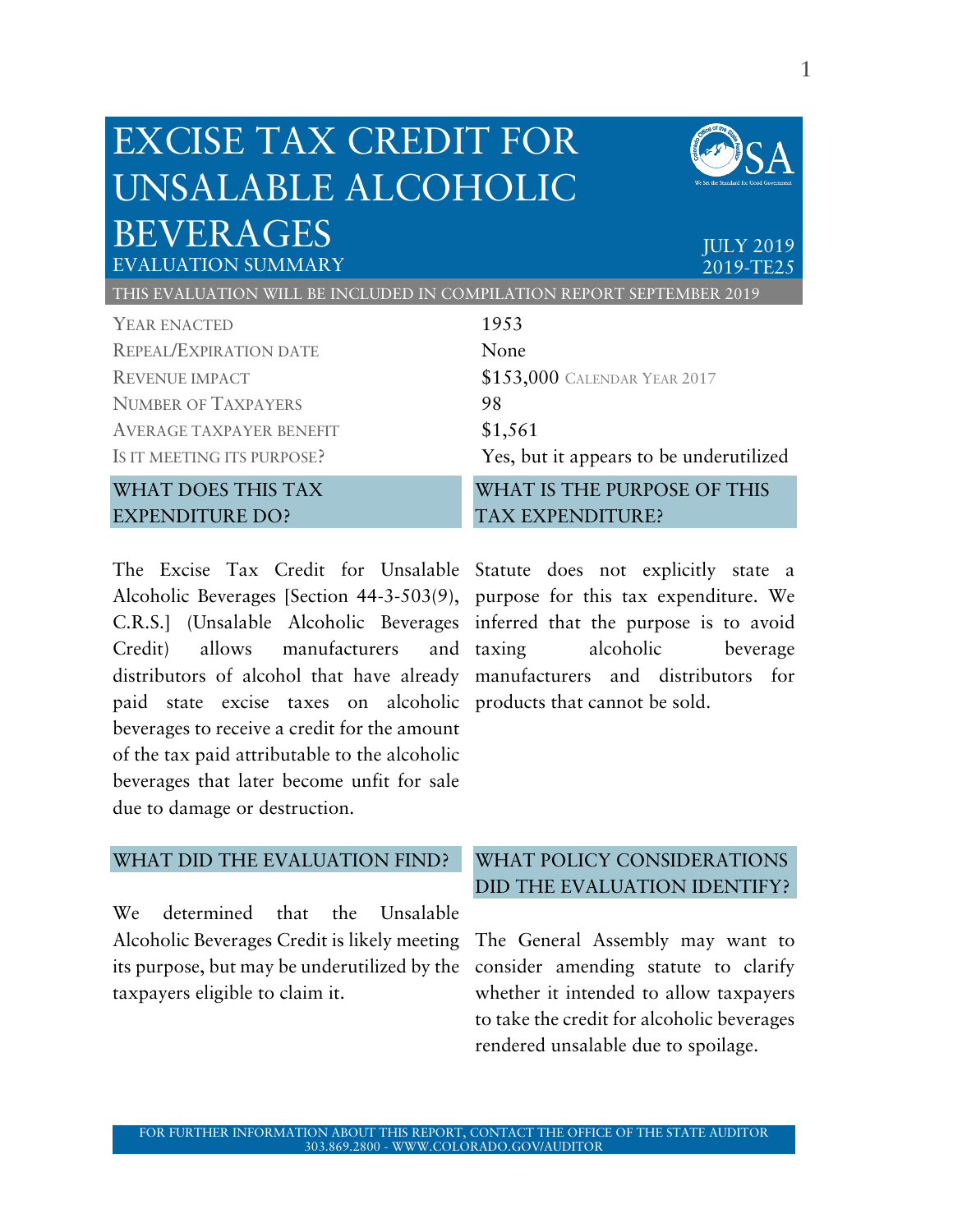# EXCISE TAX CREDIT FOR UNSALABLE ALCOHOLIC BEVERAGES

# EVALUATION RESULTS

#### WHAT IS THE TAX EXPENDITURE?

The Excise Tax Credit for Unsalable Alcoholic Beverages [Section 44- 3-503(9), C.R.S.] (Unsalable Alcoholic Beverages Credit) allows manufacturers and distributors of alcoholic beverages to receive a credit or refund for the amount of excise taxes previously paid for alcoholic beverages that later become unfit for sale due to damage or destruction. This credit was enacted in 1953 and it has operated similarly since that time.

Colorado levies an excise tax on alcoholic beverages, which is calculated based on the volume of the beverages and the following tax rates, which vary based on the type of beverage:

- \$0.08 per gallon for malt liquor, beer, and hard cider
- \$0.0833 per liter for wine
- \$0.6026 per liter of spirituous liquor

Alcohol excise taxes are due from the seller the first time alcoholic beverages are sold, transferred, or otherwise disposed of within Colorado, which typically occurs when a manufacturer sells Coloradomade alcoholic beverages to a distributor or when a distributor sells alcoholic beverages shipped from outside the state to a Colorado wholesaler or retailer. However, for administrative convenience, some manufacturers and distributors pay the excise tax prior to the sale of the alcoholic beverages. Taxpayers are required to report and remit the alcohol excise taxes to the Department of Revenue on a monthly basis using the Department of Revenue's Monthly Report of Excise Tax for Alcohol Beverages (Form DR 0442).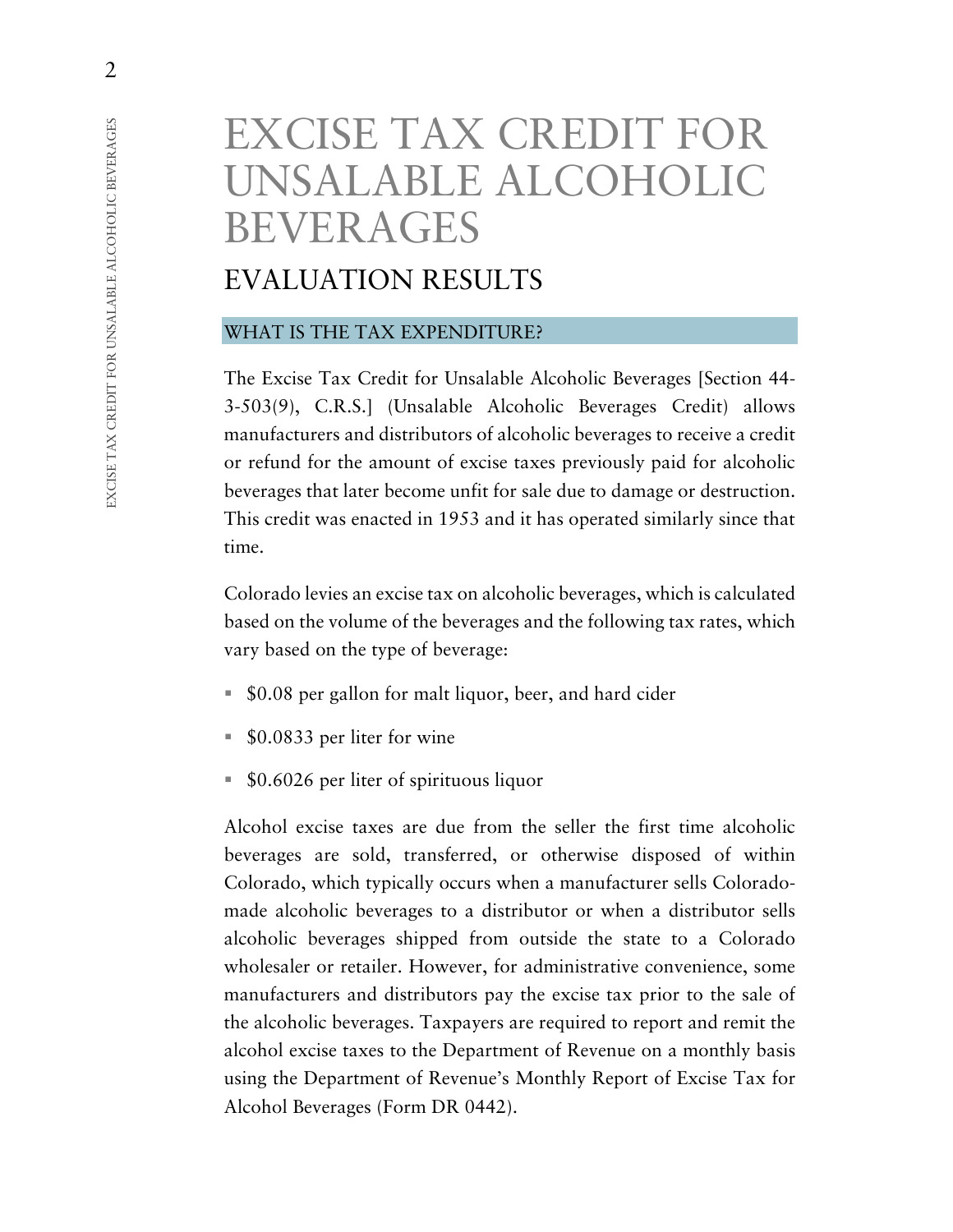To claim the credit, taxpayers record the amount of alcohol destroyed or damaged and the associated tax on Form DR 0442, effectively offsetting their current tax liability by the amount of excise tax they previously paid on the alcoholic beverages that were destroyed. Alternatively, taxpayers may also claim the credit as a refund using the Department of Revenue's Claim for Refund Form (Form DR 0137.) To qualify for the credit or refund, taxpayers must also submit evidence to the Department of Revenue showing that the tax was paid and provide an affidavit itemizing the products destroyed along with the date of destruction and an authorized signature. In cases where taxpayers plan the destruction in advance, Department of Revenue guidance directs taxpayers to notify the Department of Revenue of their intention to destroy the unsalable beverages at least 4 weeks in advance and a department representative may attend to witness the destruction. However, according to Department of Revenue staff, this does not typically occur in practice.

### WHO ARE THE INTENDED BENEFICIARIES OF THE TAX EXPENDITURE?

Statute does not directly identify the intended beneficiaries of this tax expenditure. Based on the statutory language, we inferred that the intended beneficiaries are alcoholic beverage manufacturers and distributors because the Unsalable Alcoholic Beverages Credit lowers their overall tax liability when products are no longer salable due to destruction or damage. According to stakeholders, it is common for small amounts of alcoholic beverage products to become destroyed or damaged in the course of normal production, transportation, and storage. For example, bottles may be dropped and broken, underfilled, or mislabeled. Although less common, major accidents and natural disasters such as fires, flooding, and storms can also cause larger scale damage to alcoholic beverages.

#### WHAT IS THE PURPOSE OF THE TAX EXPENDITURE?

Statute does not explicitly state the purpose for this tax expenditure. We inferred that the purpose is to avoid taxing alcoholic beverage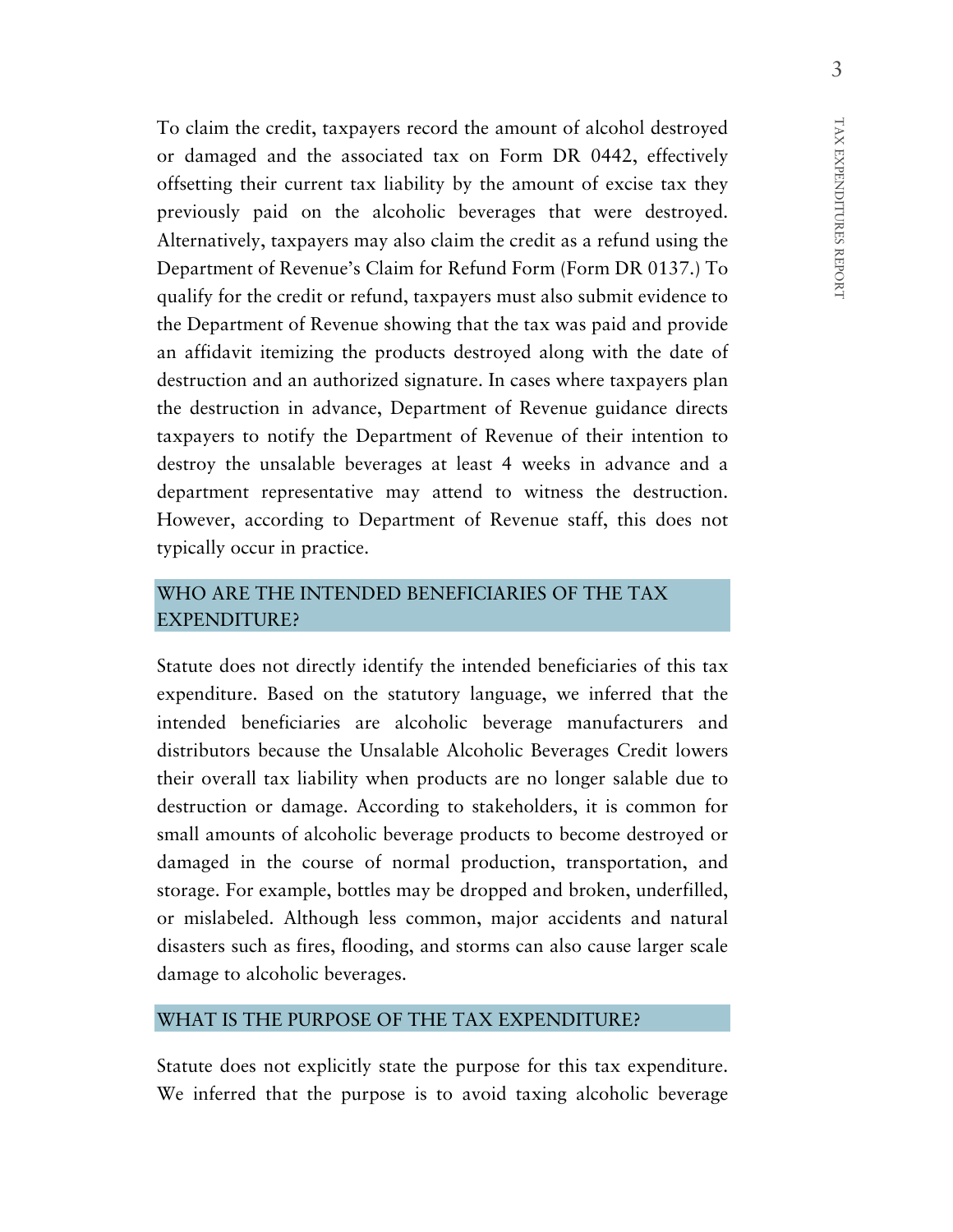manufacturers and distributors for products that cannot be sold. Although manufacturers and distributors are typically required to pay the excise tax, alcoholic beverage excise taxes are generally intended to be passed through to consumers in the form of higher prices. Since damaged products are unsalable, the taxes already paid on such products cannot be passed through to consumers.

# IS THE TAX EXPENDITURE MEETING ITS PURPOSE AND WHAT PERFORMANCE MEASURES WERE USED TO MAKE THIS DETERMINATION?

We determined that the Unsalable Alcoholic Beverages Credit is likely meeting its purpose, but may be underutilized by the taxpayers eligible to claim it. Statute does not provide quantifiable performance measures for this expenditure. Therefore, we created and applied the following performance measure to determine the extent to which the credit is meeting its inferred purpose:

**PERFORMANCE MEASURE:** *To what extent do eligible taxpayers claim the Unsalable Alcoholic Beverages Credit to avoid paying excise taxes on destroyed or damaged products?*

**RESULT:** Although the credit is regularly claimed by some taxpayers, especially larger manufacturers, we found that it is likely that many eligible taxpayers do not claim it. According to Department of Revenue data, 98 taxpayers took the credit during Calendar Year 2017. These 98 taxpayers represent 19 percent of the 525 alcoholic beverage manufacturers (402) and distributors (123) operating in the state. Although we did not have data showing how many manufacturers and distributors were eligible for the credit (i.e., they paid excise taxes on alcohol that was later unsalable), it is unlikely that only 19 percent of manufacturers and distributors would have had an eligible loss.

This low utilization rate may be due to the relatively small benefit the credit provides. Specifically, some stakeholders reported that the administrative cost of filing for the credit often exceeds its value. For example, the excise tax on beer is \$0.08 per gallon, so an accident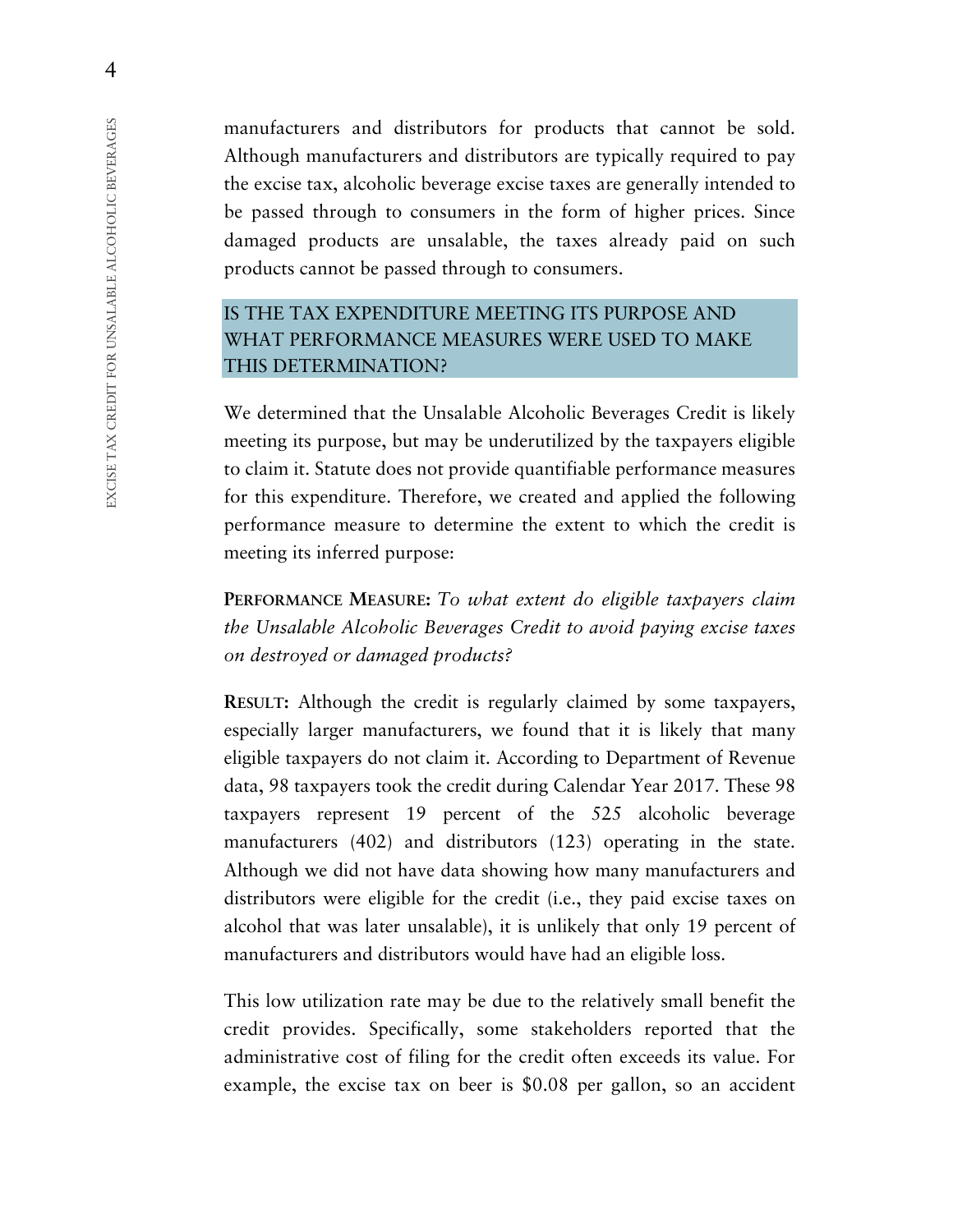resulting in the loss of a single keg (about 15.5 gallons of beer) would only entitle the business to a refund of \$1.24. The loss of an entire pallet of 16 kegs would only result in a refund of \$19.84. Since filing for the expenditure requires tracking of losses and the completion of additional paperwork, some businesses may decide not to file for it and instead simply absorb the loss or only use it when large losses occur.

The low utilization rate may also be due to the credit having some overlap with the commercial property insurance maintained by businesses, which typically covers most loss of product at retail value. Since the retail price of the products generally passes the excise tax on to consumers, in some cases, an insurance claim might already cover the value of the excise taxes paid, making a refund from the state redundant. However, businesses typically only make insurance claims in cases of major disaster, so the credit would likely not overlap for the smaller incidents that stakeholders reported were most common.

# WHAT ARE THE ECONOMIC COSTS AND BENEFITS OF THE TAX EXPENDITURE?

According to the Department of Revenue's 2018 *Tax Profile and Expenditure Report*, the Unsalable Alcoholic Beverages Credit reduced state revenue by \$153,000 in Calendar Year 2017. This figure was based on taxpayers who filed the Monthly Report of Excise Tax for Alcohol Beverages (Form DR 0442) to claim the credit. According to Department of Revenue data, of the 98 businesses that claimed the expenditure, 10 accounted for 95 percent of the total revenue impact. However, because the Department of Revenue's estimate does not include the amount that taxpayers claimed for a refund using Form DR 0137, the revenue impact it reported may understate the total impact.

Additionally, the revenue impact of this tax expenditure is subject to fluctuation over time. For example, the Department of Revenue reports that this expenditure reduced state revenue by \$708,000 in Calendar Year 2015. Major accidents and disasters, such as destructive weather events or fires that result in significant loss of product, are unpredictable and will vary from year-to-year.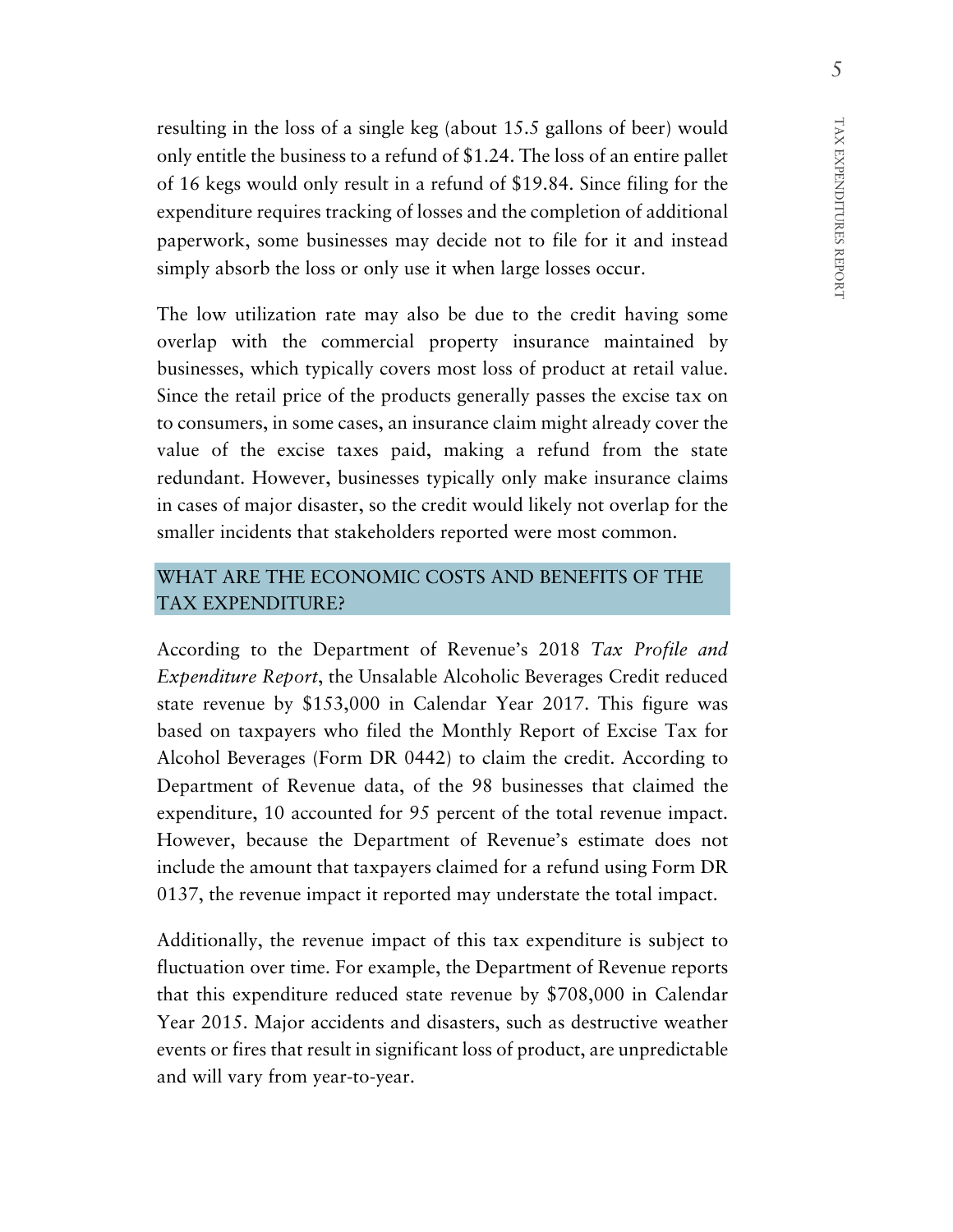# WHAT IMPACT WOULD ELIMINATING THE TAX EXPENDITURE HAVE ON BENEFICIARIES?

Eliminating the credit would likely have a small impact on most of the current beneficiaries. Specifically, the Department of Revenue reported that net collections under the alcoholic beverages excise tax totaled \$47 million in Fiscal Year 2018. In comparison, based on Department of Revenue Data, \$154,000 in additional excise taxes would have been owed in Fiscal Year 2018 if the credit was not available, which would represent less than a 1 percent increase in the total excise taxes owed on alcoholic beverages. Furthermore, a majority of the taxpayers who claimed the credit in Calendar Year 2017 received less than \$100 in credits, although several larger producers claimed over \$10,000. In our discussions with stakeholders, some reported that although the credit contributes to a favorable business climate for the industry, it is less significant due to Colorado's relatively low excise taxes.

#### ARE THERE SIMILAR TAX EXPENDITURES IN OTHER STATES?

A tax expenditure for unsalable alcoholic beverages is available in 20 states (excluding Colorado) and the District of Columbia. While all of these tax expenditures allow taxpayers a tax credit for alcoholic beverages that are rendered unsalable due to damage, they differ in their treatment of other reasons for product loss. For example, 16 other states and the District of Columbia allow a similar credit for alcoholic beverages that cannot be sold due to spoilage. In addition, three other states and the District of Columbia offer a similar tax expenditure for products that have been lost due to theft. Finally, two states, Michigan and North Carolina, restrict the tax expenditure to apply only to major disasters that result in losses over a minimum threshold (e.g., over \$250).

# ARE THERE OTHER TAX EXPENDITURES OR PROGRAMS WITH A SIMILAR PURPOSE AVAILABLE IN THE STATE?

There is a federal tax expenditure [26 USC 5064] that broadly exempts alcoholic beverages lost due to damage or destruction from federal alcohol excise taxes. However, the federal tax expenditure is restricted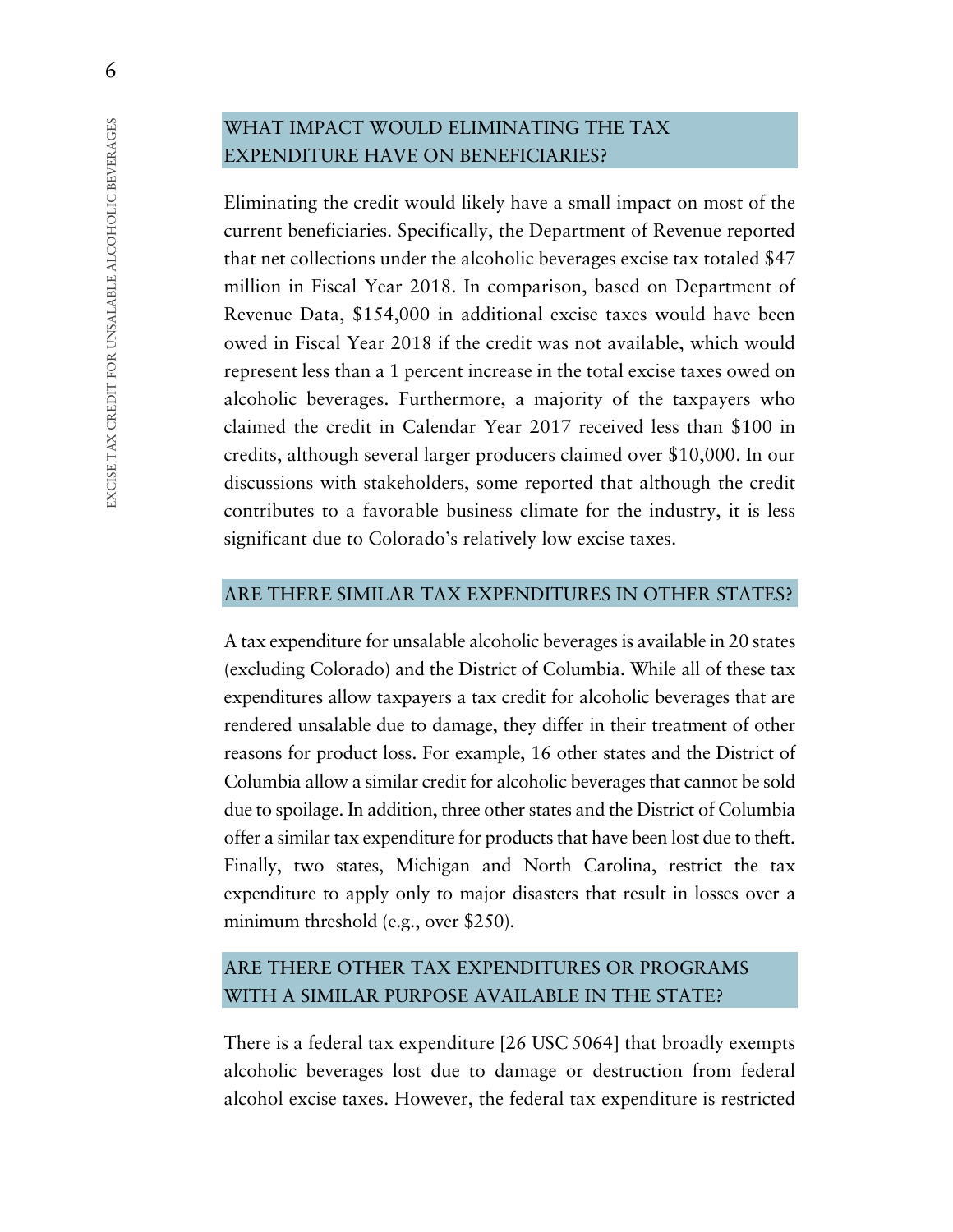to losses where the excise tax paid totals \$250 or more, except when the President has declared a major disaster area.

# WHAT DATA CONSTRAINTS IMPACTED OUR ABILITY TO EVALUATE THE TAX EXPENDITURE?

The Department of Revenue was unable to provide data from its Claim for Refund Form (Form DR 0137), which some taxpayers may use to apply for refunds based on the credit instead of including it on their monthly excise tax form (Form DR 0442). DR 0137 combines refund requests related to many different tax provisions, and cannot be disaggregated for the purposes of determining the amount of the Unsalable Alcoholic Beverages Credit claimed as a refund. To collect this additional information, the Department of Revenue would need to add a reporting line specifically for the credit on the DR 0137, although this would require additional resources (see the Tax Expenditures Overview Section of the Office of the State Auditor's *September 2018 Tax Expenditures Compilation Report* for additional details on the limitations of Department of Revenue data and the potential costs of addressing the limitations).

# WHAT POLICY CONSIDERATIONS DID THE EVALUATION IDENTIFY?

**THE GENERAL ASSEMBLY MAY WANT TO CONSIDER AMENDING STATUTE TO CLARIFY WHETHER IT INTENDED TO ALLOW TAXPAYERS TO TAKE THE CREDIT FOR ALCOHOLIC BEVERAGES RENDERED UNSALABLE DUE TO SPOILAGE.** According to statute [Section 44-3-503(9), C.R.S.], the credit applies to alcoholic beverages "rendered unsalable by reason of destruction or damage." However, the terms "destruction" and "damage" are not further defined. Therefore, it is unclear whether the General Assembly intended to include spoiled alcoholic beverages within the meaning of these terms. The Department of Revenue has interpreted statute to disallow taxpayers from claiming the credit for beverages that cannot be sold due to spoilage and has issued clear guidance to taxpayers indicating that they should not claim the credit under these circumstances. However, an industry stakeholder reported